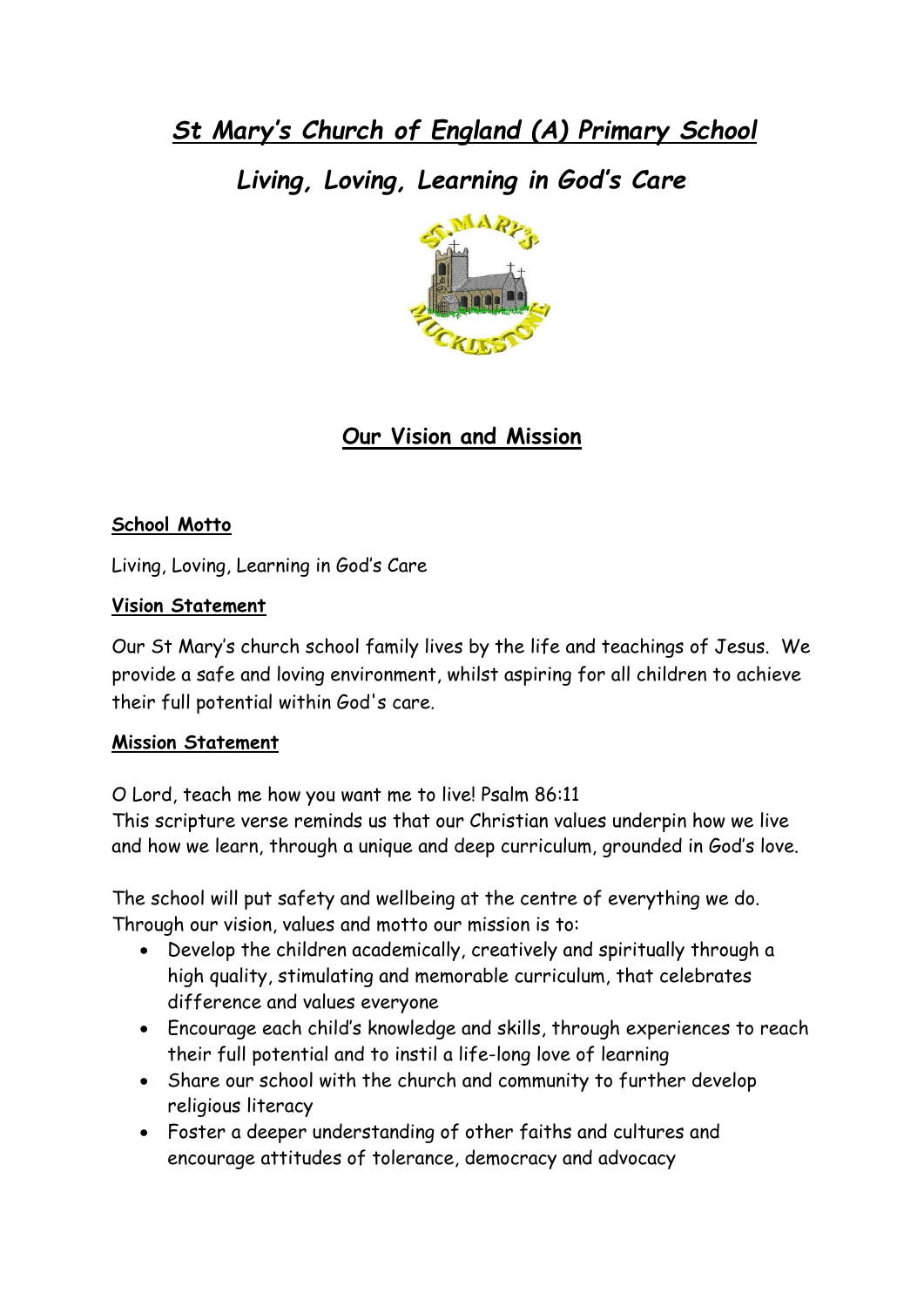## **St Mary's Strategic Goals (Review and Refresh)**

### **Vision 2020 – Project Background and Aims**

In 2018 the Governing Body of St Mary's Church of England Primary School began a review and consultation with Key Stakeholders with the aim to develop a strategic vision to guide the school to 2024 and beyond.

#### **Background**

St Mary's Church of England (Aided) Primary School is set in extensive grounds in a rural village on the Staffordshire/Shropshire border, our nearest neighbour being St Mary's Church. The school was built in 1964, with extension in 2004. It currently has three classrooms, hall, kitchen and small library. We are a small school that offers staff, pupils and parents the opportunity to closely interact with each other and the local community through regular church and community celebrations and events. During COVID19 the children continued close interaction through live lessons with their individual teachers.

The school serves the ecclesiastical parish of Mucklestone, but most of our children live in Loggerheads, Market Drayton or the wider rural area. Parents often choose the school because of its small size and welcoming and nurturing Christian atmosphere. As a Church of England School (rated Outstanding by SIAMS) the school also plays a vital role in forging strong links between the church, parish and local community.

### **2021 Review Key Stakeholder Consultation**

The consultation process with Governors, staff, pupils, church and parish community was made more problematic due to COVID 19. The Governing Board decided to complete a mix of online, questionnaire and where possible face to face interviews. For ease of purpose the Governing Board compiled a standardised interview question sheet to review the school strategic goals.

The discussions considered what had been achieved and our future direction:

- Key stakeholders consider the provision of a fourth classroom to enable permanent class groups of no more than 2-year groups to be the best teaching and learning option for our pupils
- To enable whole school events and celebrations we should consider options to extend school classrooms along with improvements to the hall space as a priority
- Our school community is proud of St Mary's academic and extracurricular achievements, particularly in music and the many links with the wider community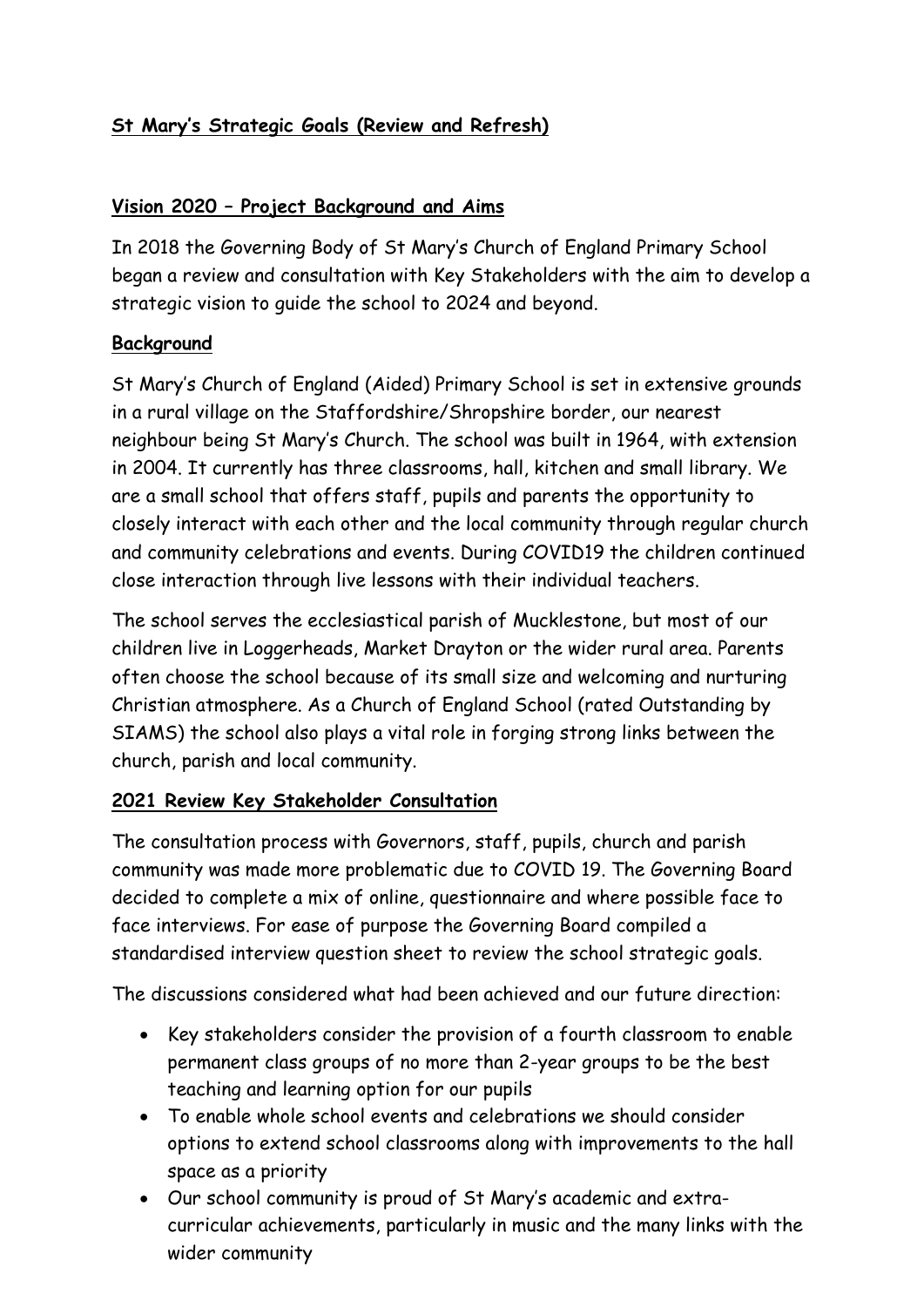- St Mary's is highly valued as a faith school with a strong Christian ethos and the pupils show clear understanding and concern for local, national and global concerns. This has a significant impact on the spiritual, moral, social and cultural development of all learners
- The positive behaviour and good relationships between all members of the school community are consistently attributed to the Christian character and teaching of the school. Highlighted in the discussions was the positive role model displayed by our current Headteacher through involvement in church and community events
- We place great importance on our school community values and maintain them at the heart of all we do – this is the connection and conduit between intrinsic and extrinsic influences for all of our children – their belief and moral compass impacts positively on their attainment and progress - they believe and are inspired, and then achieve
- The school will strongly advocate the value of building resilience in our pupils through education, community events and stronger links with other primary and secondary schools
- As a small school we will support and raise our sporting opportunities for our pupils in the community and with other schools
- Covid 19 has challenged the education provision and health and wellbeing of our whole school community. We will robustly evaluate how the school met those challenges which will inform future planning and resourcing of our continuing curriculum and provision

## **The Christian values, chosen by the pupils, enable them to** *live, love and learn in God's care.*

- **Gratitude**
- Thoughtfulness
- Forgiveness
- Kindness
- Perseverance
- Courage
- Respect and Reverence
- $\bullet$  Love
- Tolerance
- Creativity
- Justice
- Acceptance
- Peace
- Hope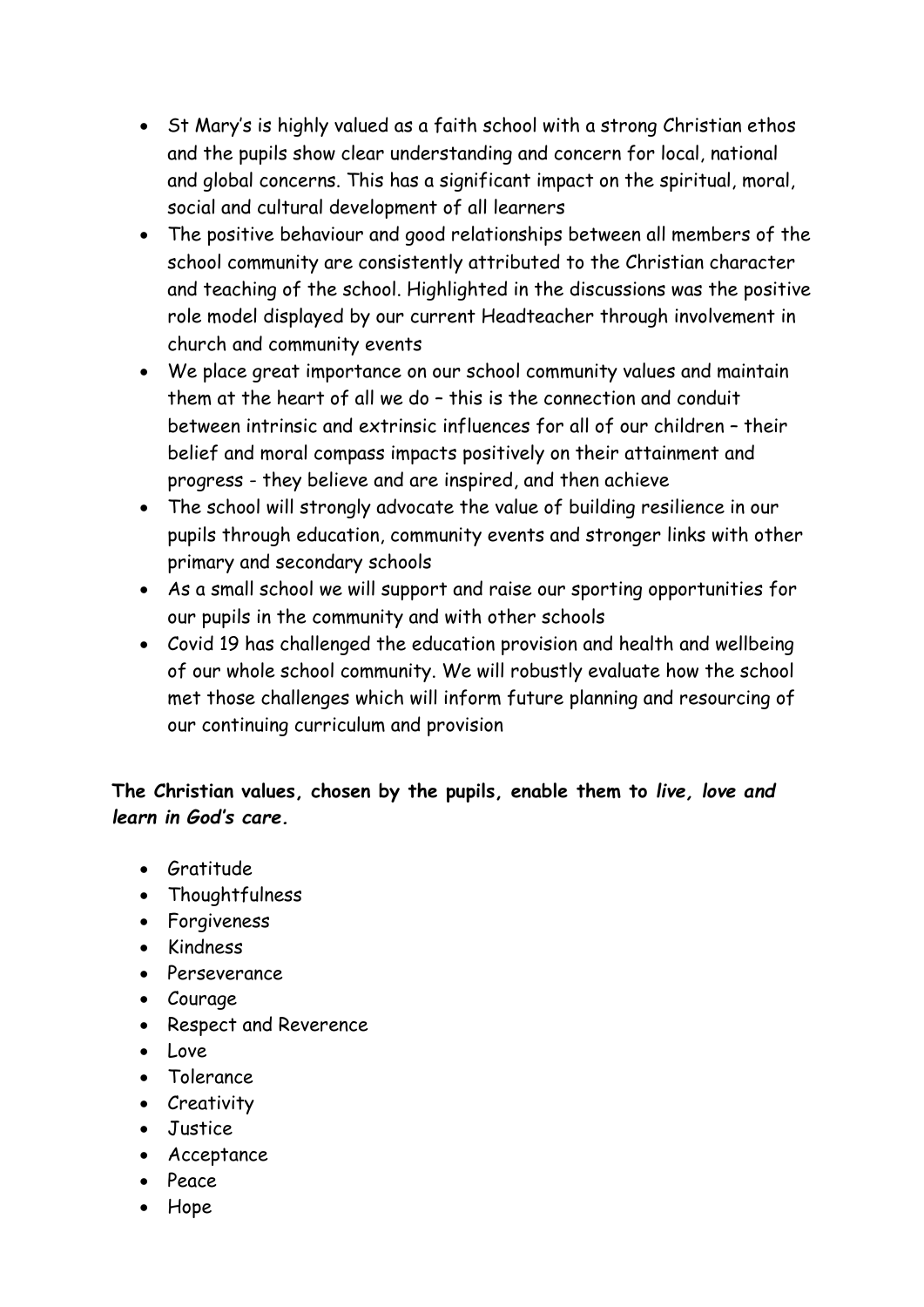When children display our Christian values, we mark and celebrate this with stickers, ribbons and the 'value' lambs:

**Courage** – The ability to face danger or difficulty or pain even when you are afraid – bravery. Latin derivative meaning 'heart'.

Deuteronomy 31:6 Be strong and courageous; do not be discouraged for the Lord your God will be with you wherever you go.

- Show courage to keep on trying in lessons
- Have courage to achieve new skills and succeed in new situations
- Show resilience and independence to overcome difficulties
- Courage to do assessments and tests

**Perseverance** – go on doing something even though it is difficult. Word origin – 'very strict'.

Hebrews 12:1 Let us run with perseverance the particular race that God has set before us.

- Persevere with learning at home and at school
- Persevere in acquiring new skills in sport and non-curricular activities
- Persist with work when it is difficult
- Persevere to follow Christ's example in thinking and behaviour

**Kindness** – friendly helpful and considerate. Word origin – 'friendly and considerate',

[1 Corinthians 13:4](https://www.biblegateway.com/passage/?search=1+Corinthians+13%3A4&version=ESV) Love is patient and kind; love does not envy or boast; it is not arrogant

- Show kindness and respect for others
- Show empathy and sympathy for those different from us
- Celebrate difference and be inclusive
- Treat others how we wish to be treated ourselves

**Gratitude** – being grateful. Word origin – pleasing or thankful.

Psalm 118:29 Give thanks to the Lord, for He is good, His steadfast love endures forever.

- Express gratitude to God
- Be grateful to others for what they do for us
- Appreciate and embrace what we have
- Show gratitude by being generous to others

**Forgiveness** – The process of forgiving or being forgiven. To stop feeling angry.